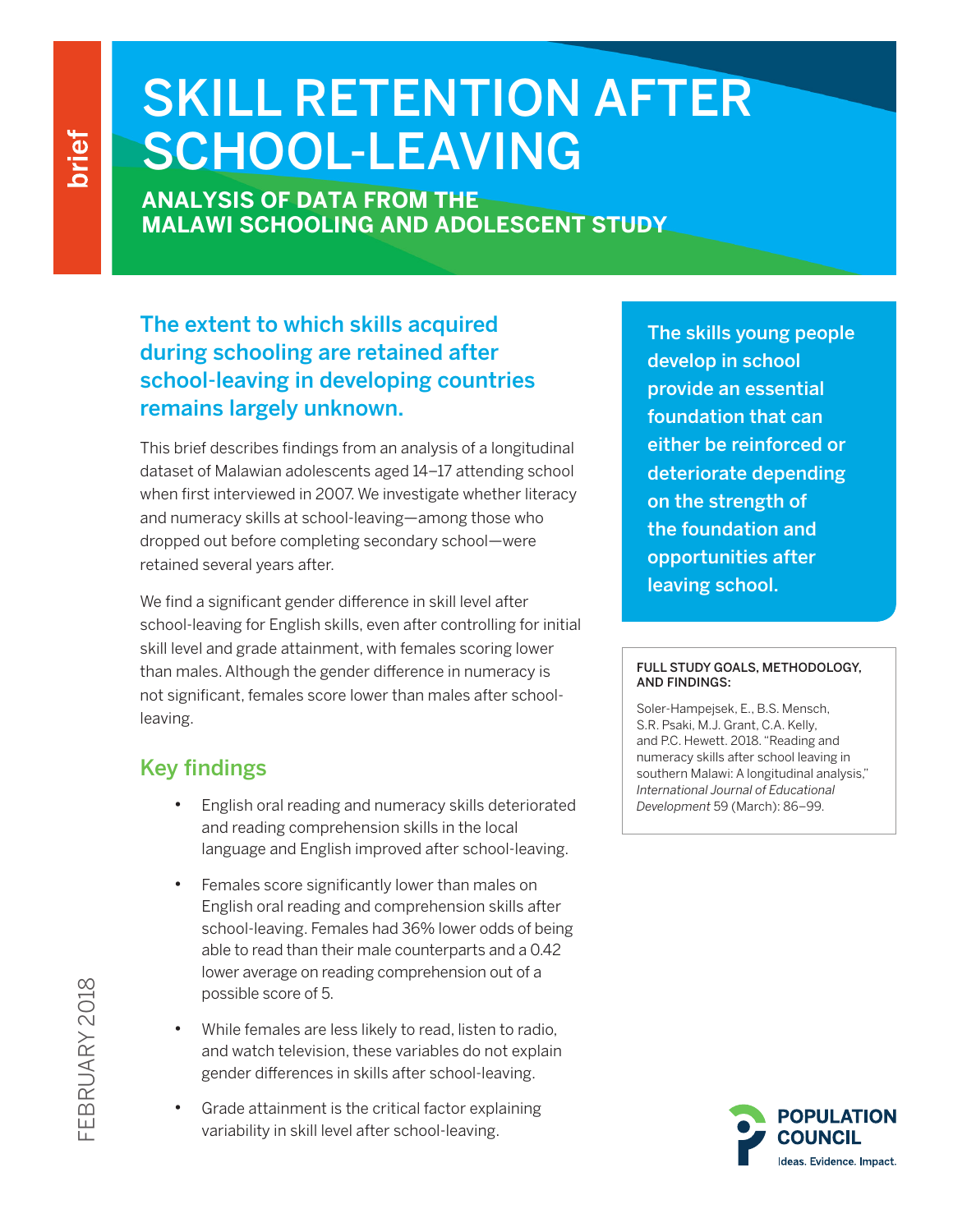### The Malawi Schooling and Adolescent Study (MSAS)

MSAS is a longitudinal survey that followed 2,649 adolescents, both in primary school and out of school who were aged 14–17 when first interviewed, over a six-year period from 2007–13.

The survey was conducted in two predominantly rural southern districts of Malawi, Balaka and Machinga, and included an extensive set of questions on household and family characteristics, educational attainment, schooling history and experiences, household labor and employment, sexual behavior, marriage, and health.

The study also included short assessments of oral reading and reading comprehension in English and Chichewa, the two official languages, and written numeracy skills.

This present study uses data from those adolescents (n=1,118) who were attending school in 2007 but were known to have left school during the course of MSAS for whom we have an assessment of skills close to the time of school-leaving as well as at least one subsequent assessment of skills.

For more information: http://www.popcouncil.org/research/ malawi-schooling-and-adolescent-study

### **Background**

Over the past few decades, considerable attention has been placed, and progress made, on increasing access to schooling and narrowing the gender gap in primary school enrollment in developing countries (Lloyd and Hewett 2009). In recent years, focus has been shifting from expanding access to improving learning outcomes (UNESCO 2005 and 2006; van der Gaag and Adams 2010; Perlman Robinson 2011). Several studies have documented the low levels of learning among students in developing countries (Hungi et al. 2010; Pritchett 2013; Spaull and Taylor 2015).

Data suggest that math, science, and reading skills—as distinct from years of schooling—yield strong economic returns, both at the individual level and as a driver of growth (Hanushek and Woessman 2008). In addition, adult literacy, particularly for females, has been linked to improved maternal and child health (Smith-Greenaway 2013a and 2013b), increased political engagement (Burchfield et al. 2002), and greater likelihood of sending children to school (Abadzi 2003).

Although literacy and numeracy can be developed outside the classroom, formal education represents the primary means for acquiring such skills. It is important to ensure, particularly in view of the resources devoted to supporting global education systems, that students acquire foundational skills while in school, and can retain those skills upon school-leaving.

Policymakers, education practitioners, and researchers should not assume that students' academic skills on the day they leave formal schooling will last throughout their lives. In designing effective education interventions, it is important to identify the factors that influence skill acquisition and support skill retention.

Our findings emphasize that the skills young people develop in school provide an essential foundation that can either be reinforced or deteriorate depending on the strength of the foundation and opportunities after leaving school.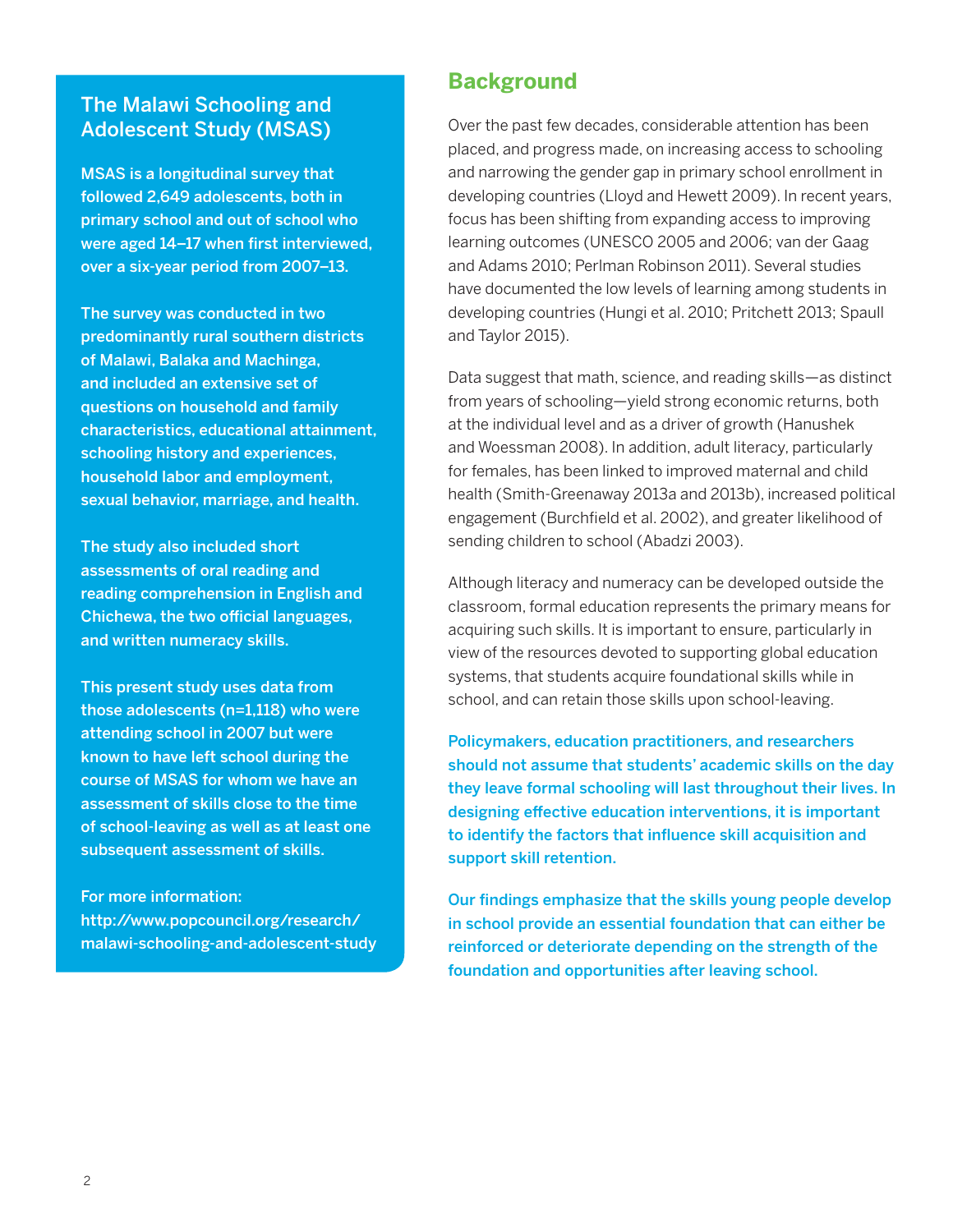### The Malawian context

Studying the retention of skills is particularly relevant in an environment such as Malawi. In 1994, the country became one of the first in sub-Saharan Africa to introduce free primary education.

This policy change resulted in large increases in enrollment, but these were not accompanied by corresponding investments in school quality (Kendall 2007). Access to the first grade of primary school is almost universal, but the rate of dropout remains very high thereafter. Due both to the large fraction who drop out before completing a level and very high repetition rates, the World Bank estimates that it takes 23 student years to produce one Standard 8 graduate (World Bank 2010).

Complicating the process of skills acquisition is the multilingual structure of Malawi's education system. At the time of data collection, the first four standards of primary school were taught in the dominant language of a particular school's catchment area, and English was the official language of instruction beginning in Standard 5. English was then, and still is, taught as a subject in all primary standards. Proficiency in English is currently required for entry into secondary school as it was during the time of data collection.

### **Methodology**

Literacy Assessment: For the oral assessment, respondents were asked to read aloud two sentences in Chichewa and two sentences in English. The reading of each sentence was scored by the interviewer as: a) cannot read any part of the sentence, b) able to read only part, and c) able to read the whole sentence. Starting in round 2 (2008), reading comprehension assessments in Chichewa and English were also conducted. For each language, respondents were given one minute to read a short passage out loud; the Chichewa passage had 73 words and the English passage had 86 words. Those who read at least the first 26 words (first three sentences) in Chichewa were then asked six questions about the content, and those who read at least the first 35 words (first three sentences) in English were asked five questions.

Different passages and questions, but of similar length and complexity, were used in rounds 3 (2009) and 5 (2011), while the round 2 passages and questions were repeated in rounds 4 (2010) and 6 (2013). Scores ranged from 0–6 for reading comprehension in Chichewa, and 0–5 for reading comprehension in English, according to the number of questions answered correctly. If the respondent could not read at all, or could not read the first three sentences within one minute, or read the first three sentences but did not correctly answer any of the questions, he/she was given a score of zero.

Numeracy Assessment: At round 1 (2007), the numeracy assessment consisted of 12 questions drawn from achievement tests for Standard 3 developed by the Malawi Institute of Education, a para-statal charged by the Ministry of Education with student assessment. The numeracy questions used included sequencing and ordering numbers, addition, subtraction, multiplication, division, and two word problems involving simple monetary transactions. Respondents were given unlimited time to complete the numeracy assessment. A similar assessment, but with questions involving different numbers, was used in round 2 and repeated in rounds 4 and 6. The round 1 numeracy assessment was repeated in rounds 3 and 5. The numeracy score is the total number of correct answers to the 12 problems in the assessment.

We investigated Chichewa and English reading ability and reading comprehension, and numeracy, after school-leaving for males and females. The study incorporated information on other factors potentially related to skill level after school-leaving including skill level at school-leaving, parental education, grade attainment, age at school-leaving, labor force participation, marital and childbearing status, whether the household had any books or a cell phone, and opportunities to apply skills after leaving school including reading, listening to the radio, or watching television.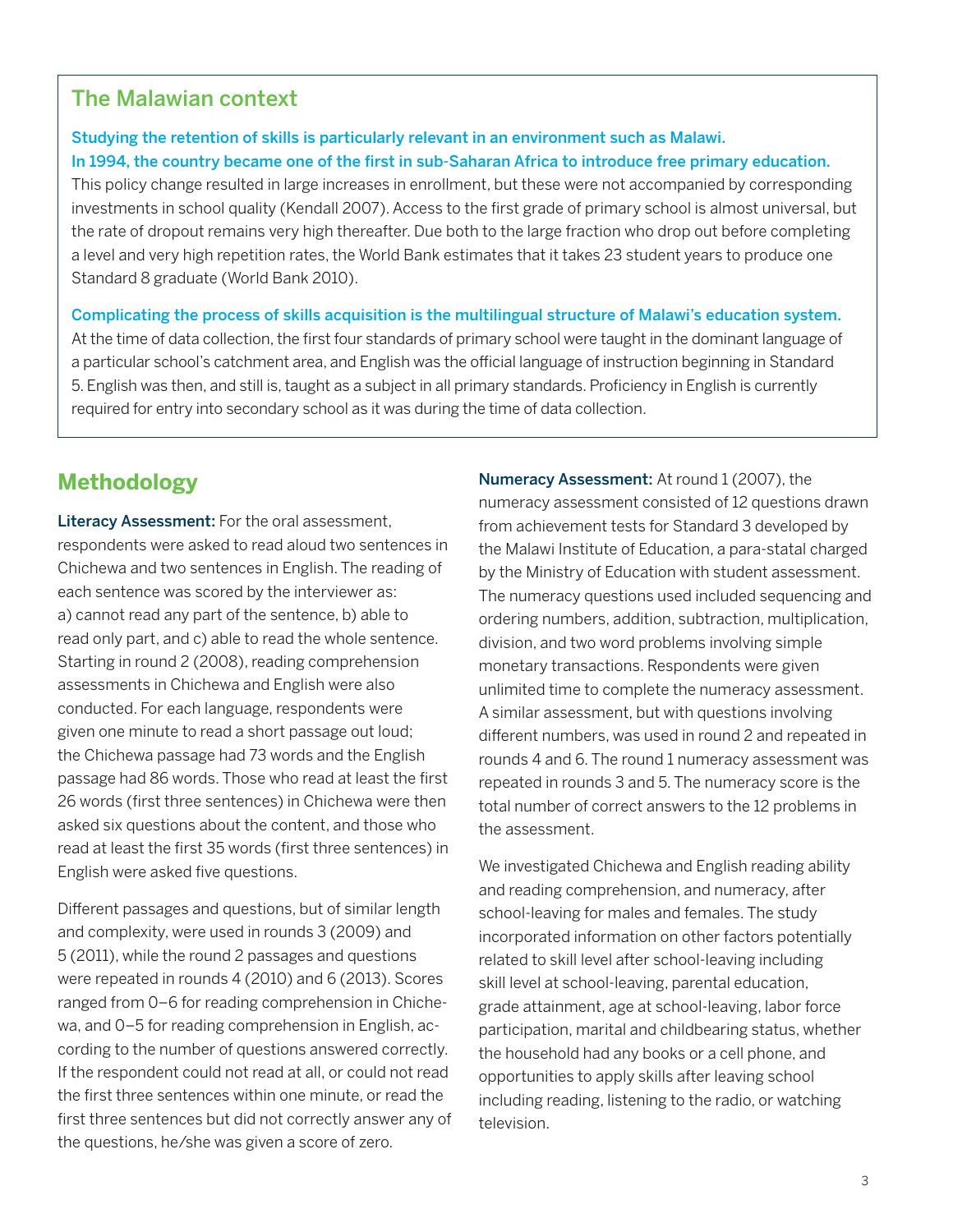# **Findings**

Chichewa oral reading skills did not change significantly over time for males or females; more than 90% of respondents were able to read both sentences each time they were assessed.

In contrast, Chichewa reading comprehension skills increased between schoolleaving and the last assessment, both for males (9% increase) and females (7% increase).

A different pattern was observed for **English literacy skills**. For both males and females separately, a significant decline was observed in English oral reading skills between school-leaving and the final assessment. Whereas 76% of both male and female respondents were able to read English sentences aloud at school-leaving, by 12 the last assessment this proportion had declined significantly to 70% for males and 12 64% for females.

As with Chichewa, <mark>English comprehension skills</mark> increased significantly for both males and females between the initial and final assessments; the average scores increased 24% among females and 19% among males. 6 6

While fewer adolescents are able to read after school-leaving in comparison to 4 4 around the time of school-leaving, those who can read understand more of what 2 they are reading.

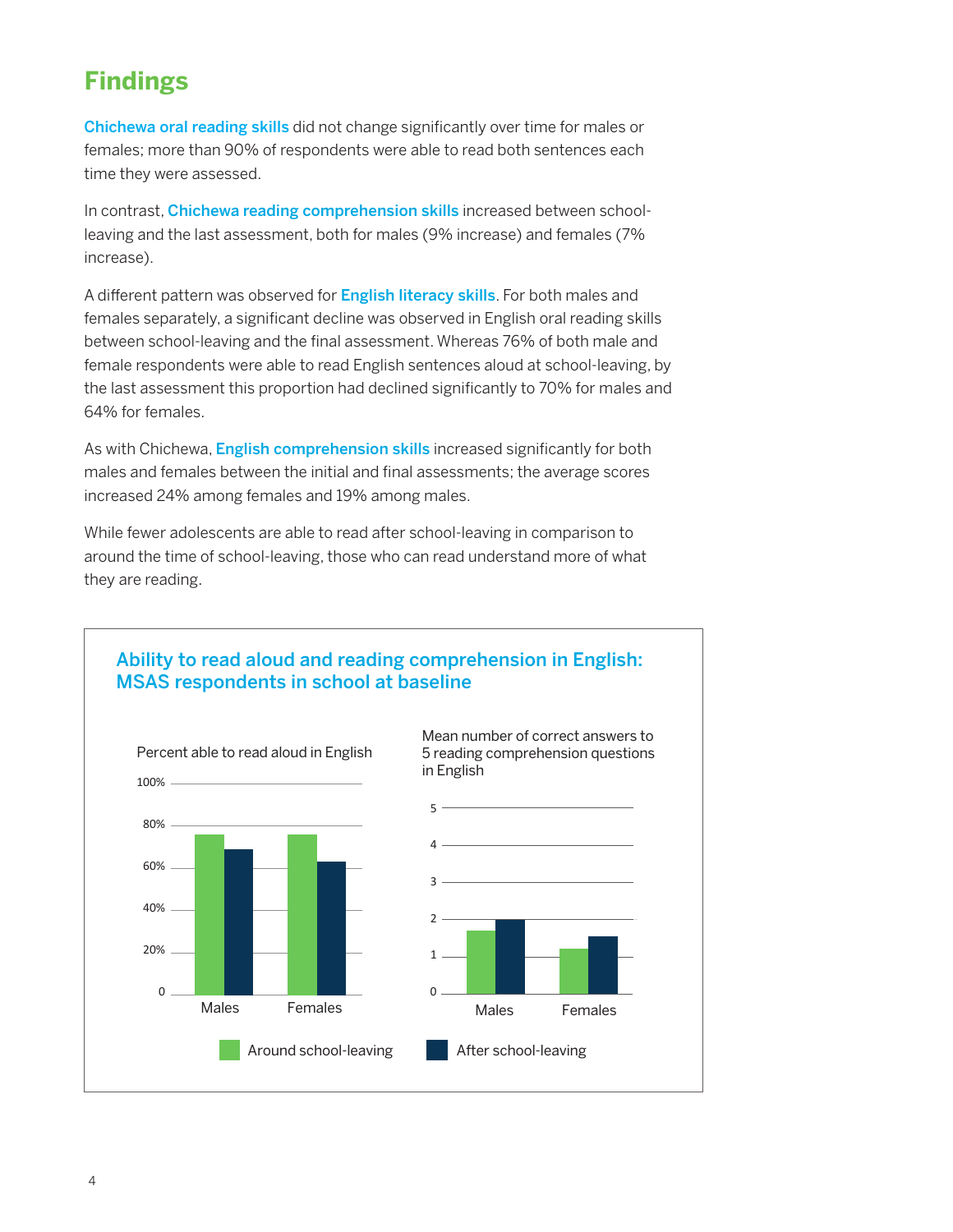Numeracy skills declined significantly for both males and females between school-leaving and the last assessments. Overall, the average numeracy score dropped by 11% among females and 5% among males.



#### and last assessment after school-leaving Change in skills between assessment around school-leaving 5 reading comprehension questions in English

|                                | <b>Males</b> | <b>Females</b> |
|--------------------------------|--------------|----------------|
| Chichewa oral reading          | loss         | loss           |
| Chichewa reading comprehension | gain***      | gain***        |
| English oral reading           | $loss*$      | $loss***$      |
| English reading comprehension  | gain***      | gain***        |
| <b>Numeracy</b>                | $loss***$    | $loss***$      |

en assessment near and after school-leaving significant at:  $\text{*p}$ < $\leq$ Difference between assessment near and after school-leaving significant at: \*p<0.05, \*\*\*p<0.001.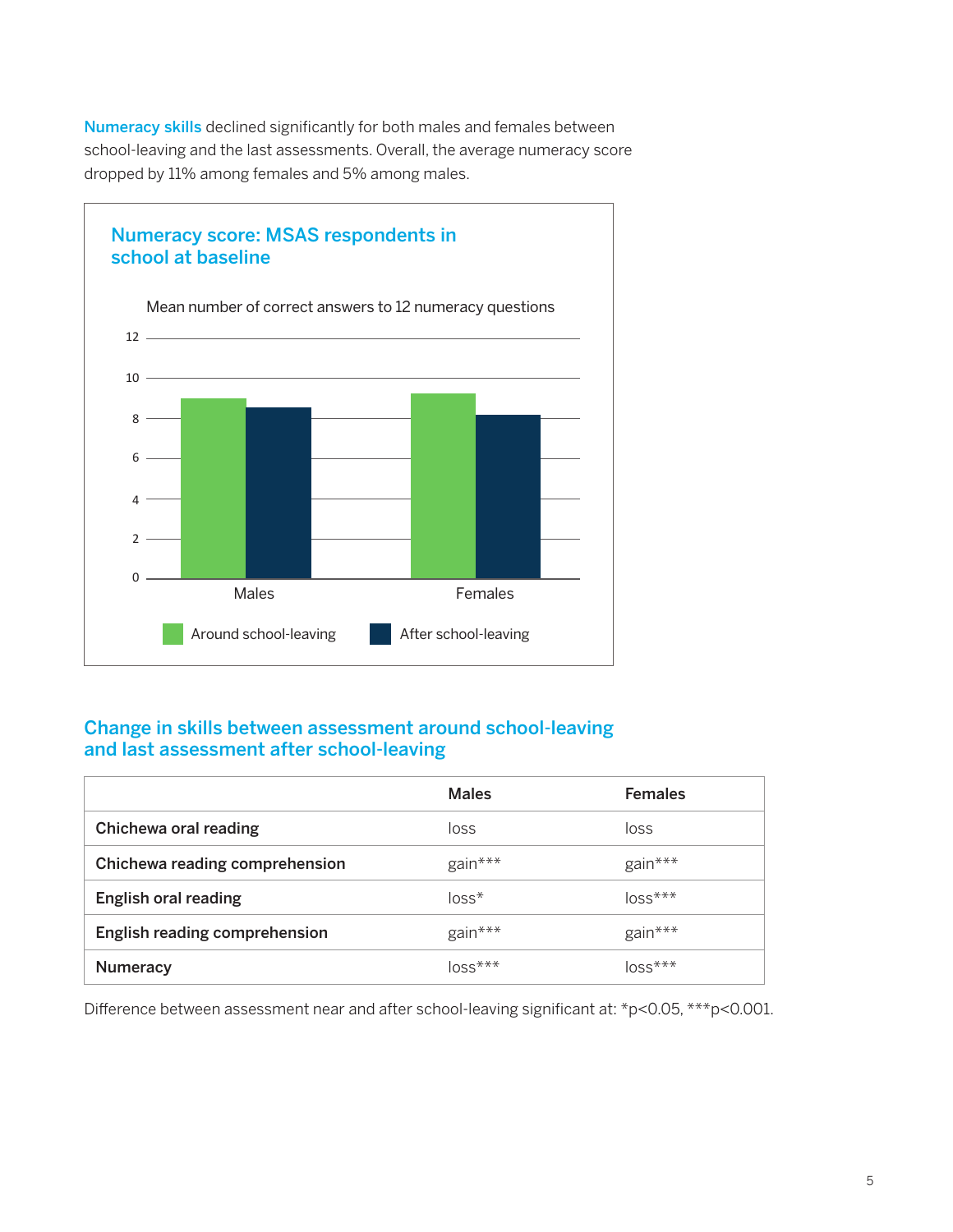**The descriptive results raise several questions, which we address in multivariate analyses:**

### **Is there a gender difference in skill level?**

A significant gender difference in skill level is observed after school-leaving for English oral reading and reading comprehension skills, even after controlling for initial skill level and grade attainment, with females scoring lower than males.

Females had approximately 40% lower odds of being literate than their male counterparts and had a 42% lower average on reading comprehension.

While the gender differences in numeracy and in Chichewa oral reading and reading comprehension are not statistically significant, it is worth noting that the mean Chichewa reading and numeracy scores were consistently lower for females than for males after school-leaving.

### **Is the gender difference due to differential opportunity to apply skills?**

Females were significantly and substantially less likely than males to read, listen to the radio, and watch television after school-leaving. For example, 51% of males compared to 31% of females reported reading something in the week prior to the round 6 survey in 2013.

Young women were considerably more likely to be married and have children by round 6 than young men who presumably were more likely to frequent venues where there were newspapers, television, and radio.

This differential exposure, however, does not appear to explain the gender gap in English oral reading and reading comprehension, as the association between gender and reading skills changed little after the addition of these variables to the statistical models.

### **Which characteristics affect skill level after school-leaving?**

As expected, those who had attended secondary school had a significantly higher skill level for all outcomes.

Age at school-leaving was negatively and significantly associated with skill level after school-leaving for all outcomes except English reading comprehension; the older the respondent when leaving school—which after controlling for grade attainment primarily reflects the effect of grade repetition, late entry, and temporary withdrawals—the lower the subsequent skill level.

Also, as expected, skill level after school-leaving was positively and significantly associated with skill level at school-leaving for all outcomes.

No other demographic or socioeconomic variable was consistently associated with skill level in multivariate analyses.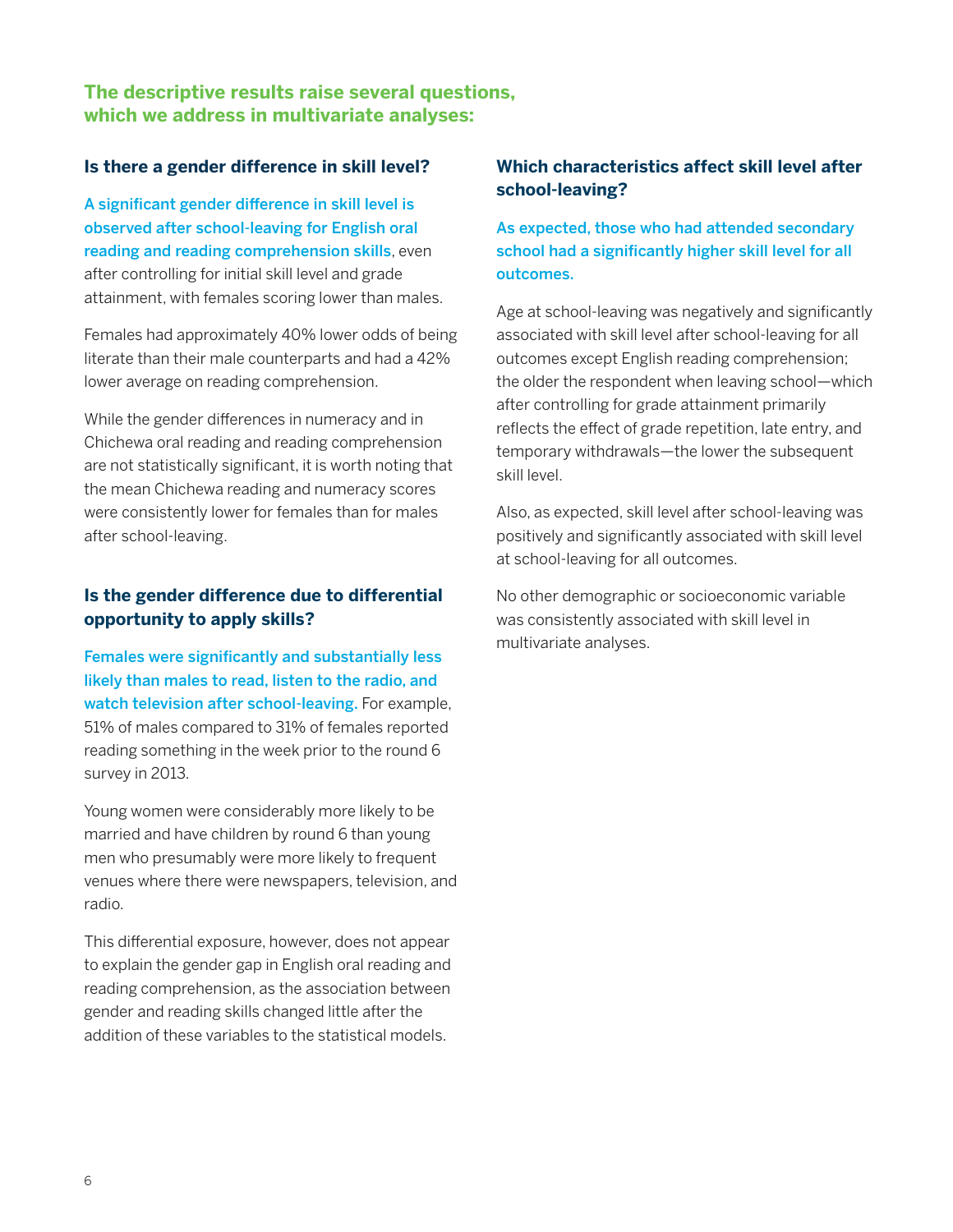### **Conclusions and programmatic implications**

Our analyses indicate that grade attainment is the critical factor explaining variability in skill level after school-leaving. Future intervention research should identify those factors that determine grade progression and completion, which our research has identified as the key factors promoting skill retention after school-leaving.

That those with lower grade attainment have inferior skills after school-leaving suggests that students who remained in school longer were more likely to apply and reinforce their skills after leaving school, whereas those who left school earlier, particularly females, may not have had the same opportunities. This difference in the opportunity to apply skills after leaving school may reflect a different value placed on education, especially for girls.

**These findings have important implications for education policy and programs.** 

**Expectations about the potential demographic and public health benefits of education, particularly the education of women, are based on an assumption that these relationships will remain consistent across generations of school-goers.** 

**Education practitioners and researchers should not assume that students' academic skills on the day they leave formal schooling will last throughout their lives.** 

**Rather, our findings demonstrate that the skills young people develop in school can either be reinforced or deteriorate depending on the strength of the foundation, and opportunities after leaving school.**

### **References**

Abadzi, Helen. 2003. "Adult Literacy: A Review of Implementation Experience." Washington, DC: World Bank, Operations Evaluations Department

Burchfield, Shirley et al. 2002. "A Longitudinal Study of the Effect of Integrated Literacy and Basic Education Programs on Women's Participation in Social and Economic Development in Nepal." *Girls' and Women's Education Policy Research Activity.*  Washington, DC: USAID.

Hanushek, Eric A. and Ludger Woessman. 2008. "The role of cognitive skills in economic development," *Journal of Economic Literature* 46(3): 607–668.

Hungi, N. et al. 2010. "SACMEQ III Project Results: Pupil Achievement Levels in Reading and Mathematics." Southern and Eastern Africa Consortium for Monitoring Educational Quality, Harare.

Kendall, Nancy. 2007. "Education for all meets political democratization: Free primary education and the neoliberalization of the Malawian school and state," *Comparative Education Review* 51(3): 281–305.

Lloyd, Cynthia B. and Paul C. Hewett. 2009. "Educational inequalities in the midst of persistent poverty: Diversity across Africa in educational outcomes," *Journal of International Development*  21(8): 1137–1151.

Perlman Robinson, Jenny. 2011. "A Global Compact on Learning: Taking Action on Education in Developing Countries." Washington, DC: Center for Universal Education at Brookings.

Pritchett, Lant. 2013. "The Rebirth of Education: Schooling Ain't Learning." Washington, DC: Center for Global Development.

Smith-Greenaway, Emily. 2013a. "Mothers' reading skills and child survival in Nigeria: Examining the relevance of mothers' decision-making power," *Social Science & Medicine* 97: 152–160.

. 2013b. "Maternal reading skills and child mortality in Nigeria: A reassessment of why education matters," *Demography* 50(5): 1551–1561.